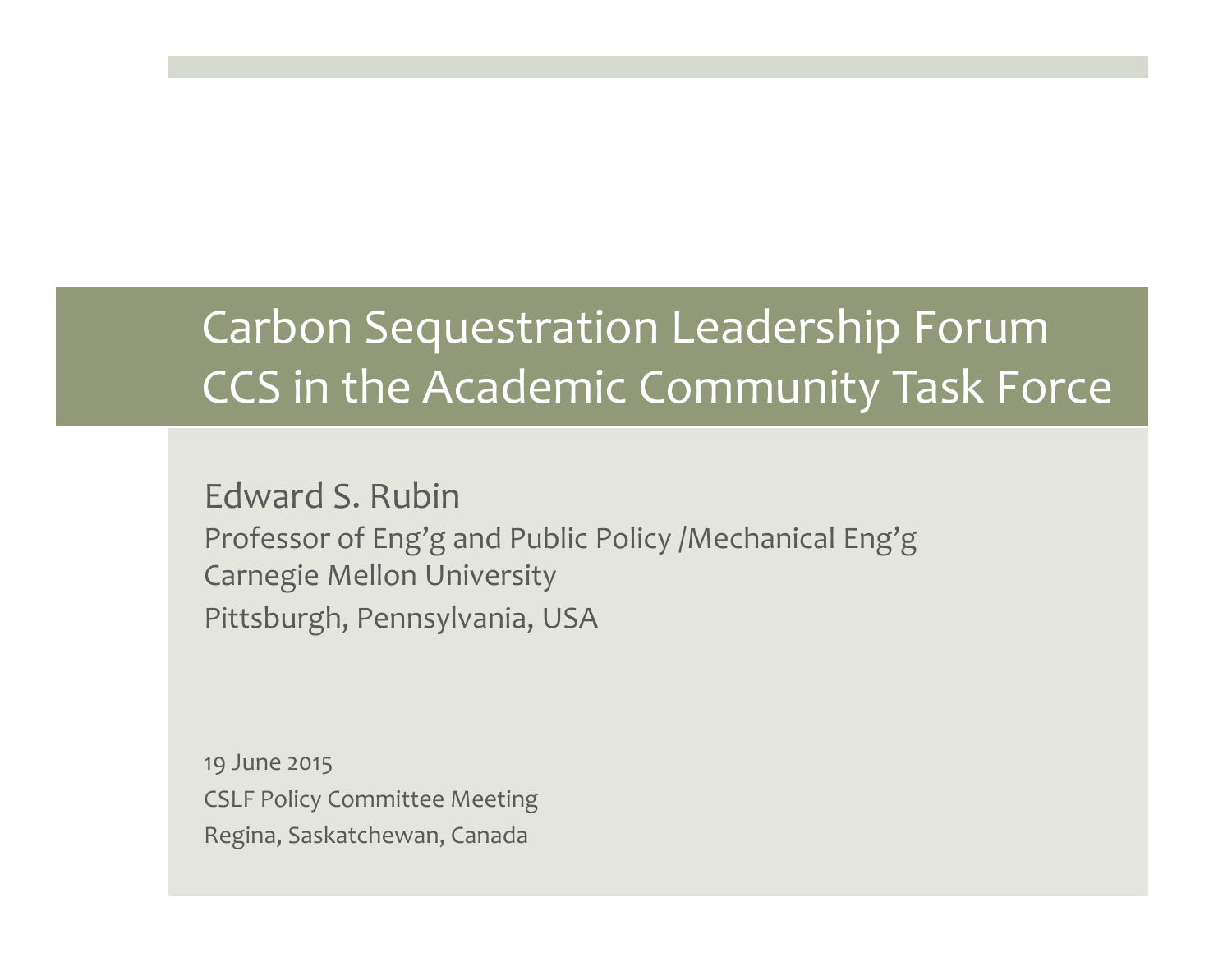#### **Outline**

- Overview of the Task Force
- Why <sup>I</sup>'m here today
- A proposal
- Why it's important
- $\bullet$ Next steps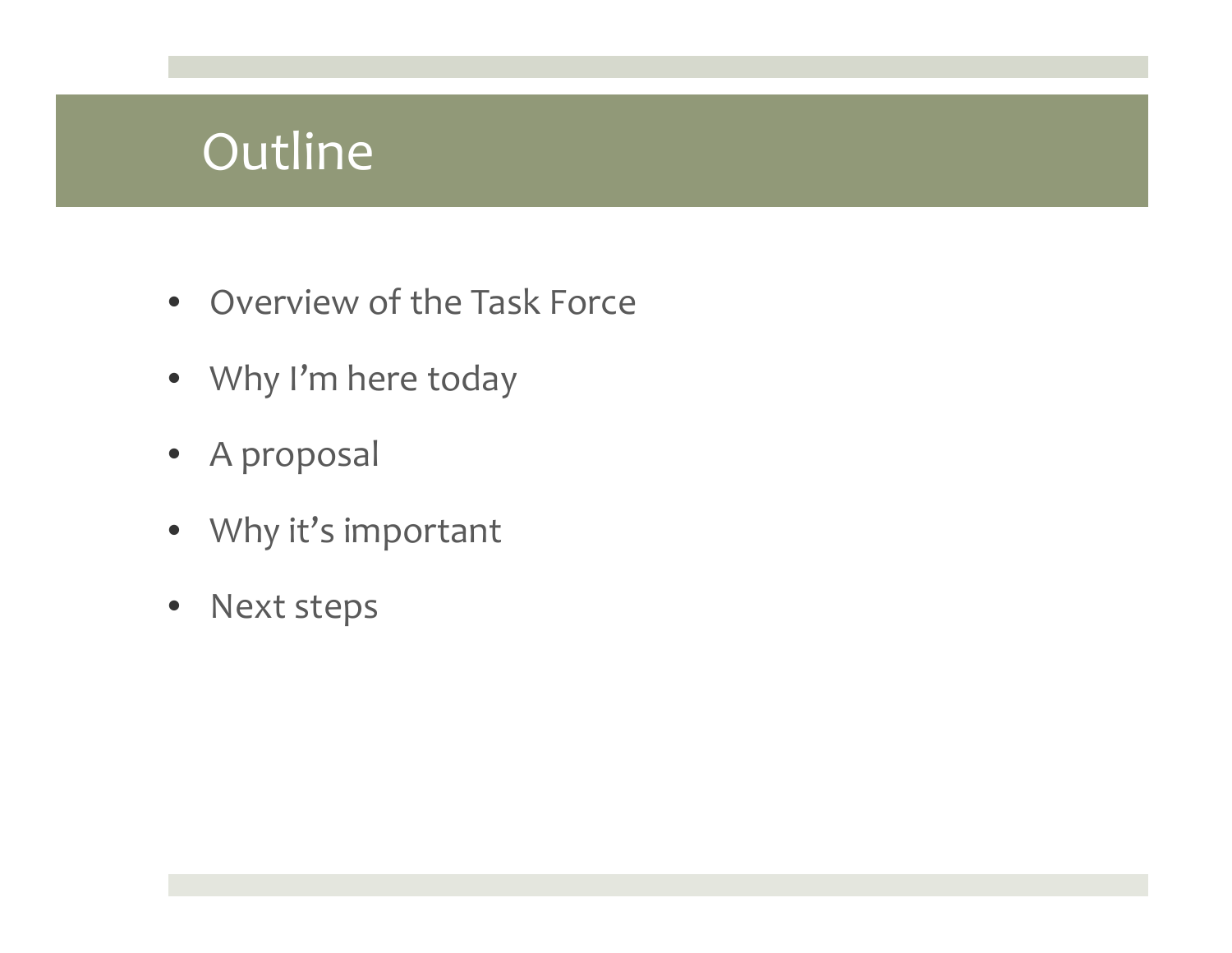## The Academic Community Task Force

- Formed by CSLF in 2008 at the Policy Group meeting in San Francisco.
- • **Task Force Mission:**
	- $\bullet$  Identify and engage academic programs on CCS throughout the world
	- •Help determine the path forward for the CSLF
- **Activities to Date**
	- • Mapped CCS post‐graduate academic courses worldwide; conducted gap analysis
	- Established links to Capacity Building Task Force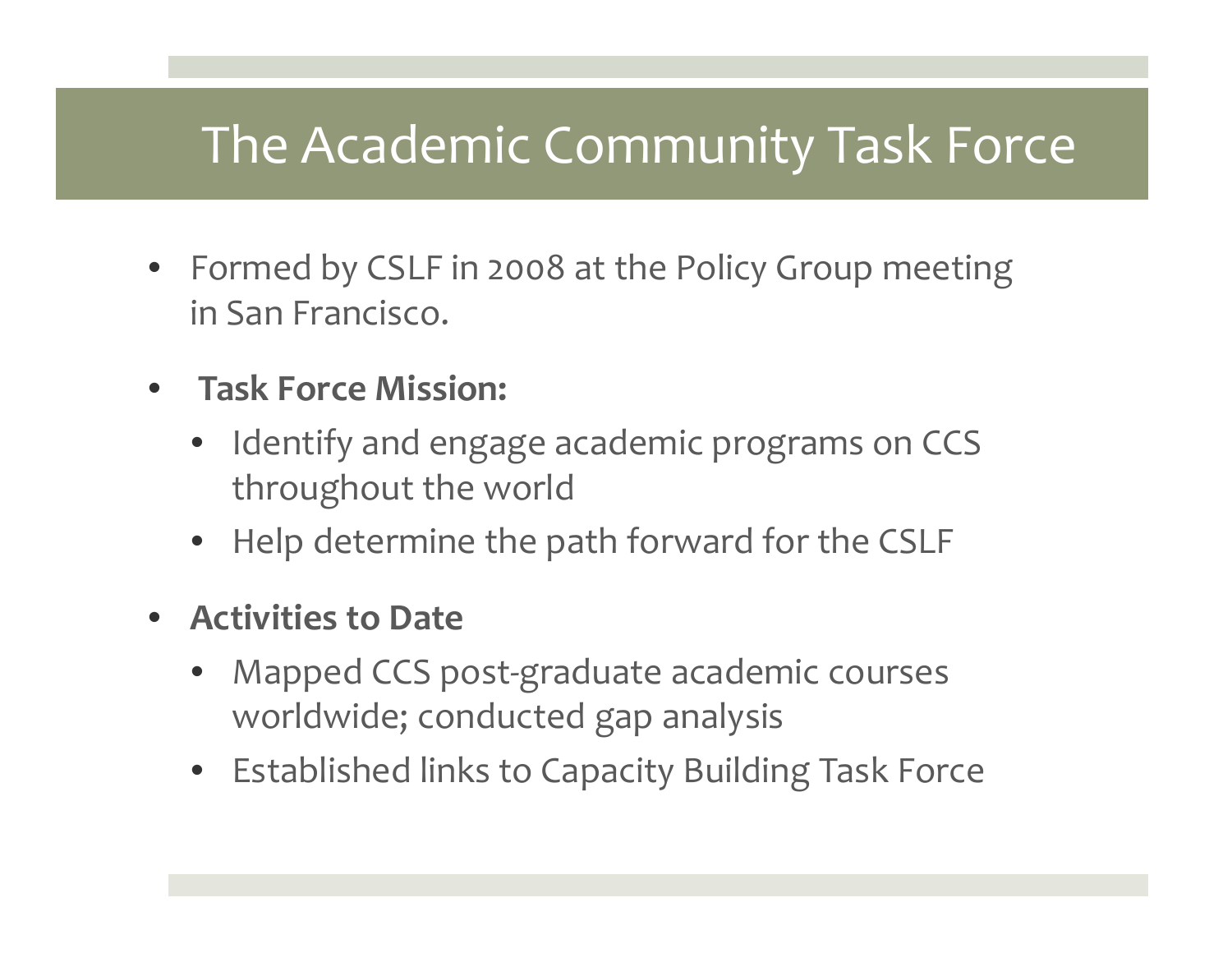#### The Academic Community Task Force

 $\bullet$  Recently, this Task Force has been dormant.



**Carbon Sequestration Leadership Forum (CSLF) Organization Chart** 



*No mention of it on the CSLF Web page*

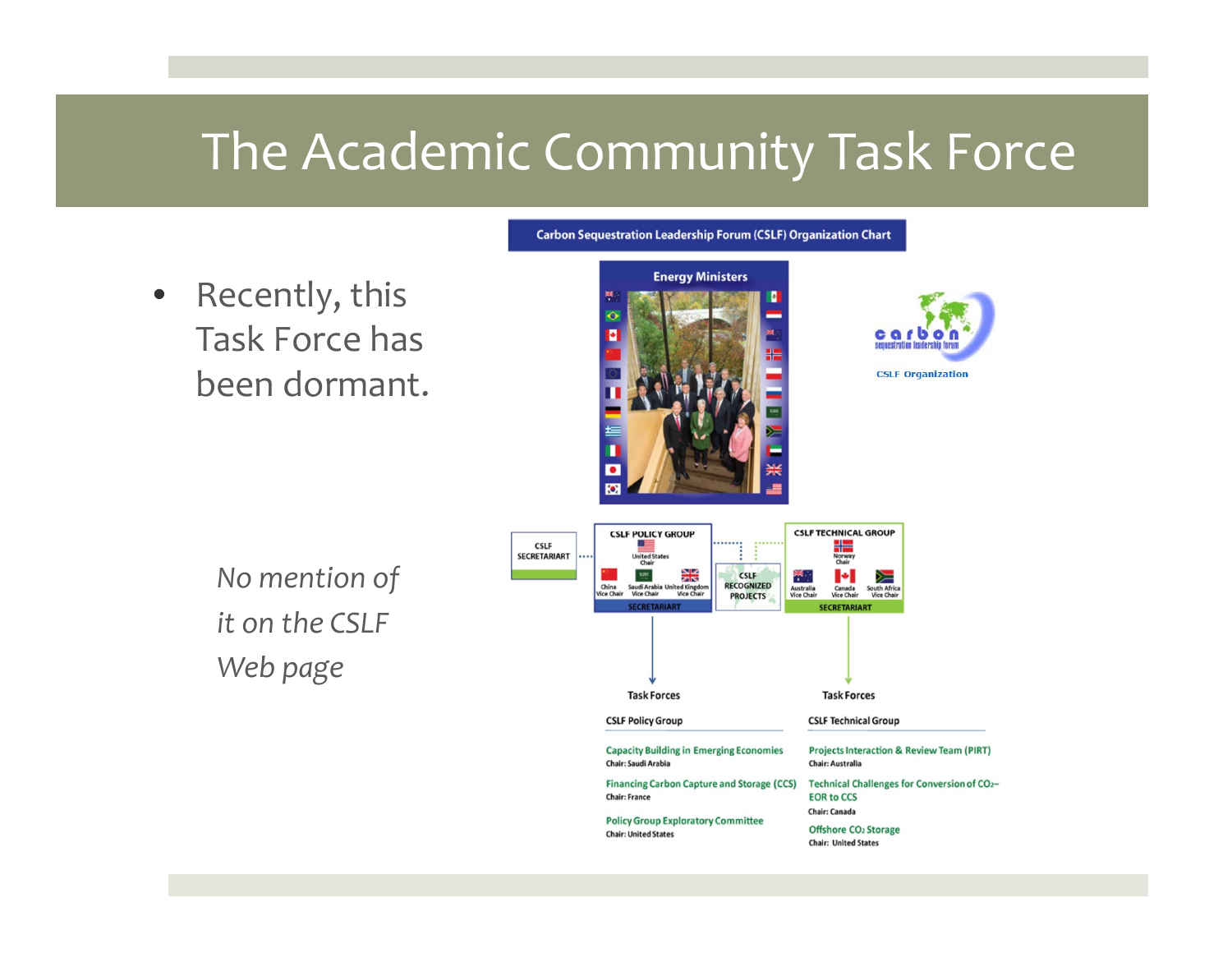#### Why <sup>I</sup>'m Here Today

- Strong interest by CSLF Secretariat in re‐starting this activity
- To me, this makes <sup>a</sup> lot of sense; the CSLF should develop and draw upon strong links with academia
- I'm here to present a specific proposal for your consideration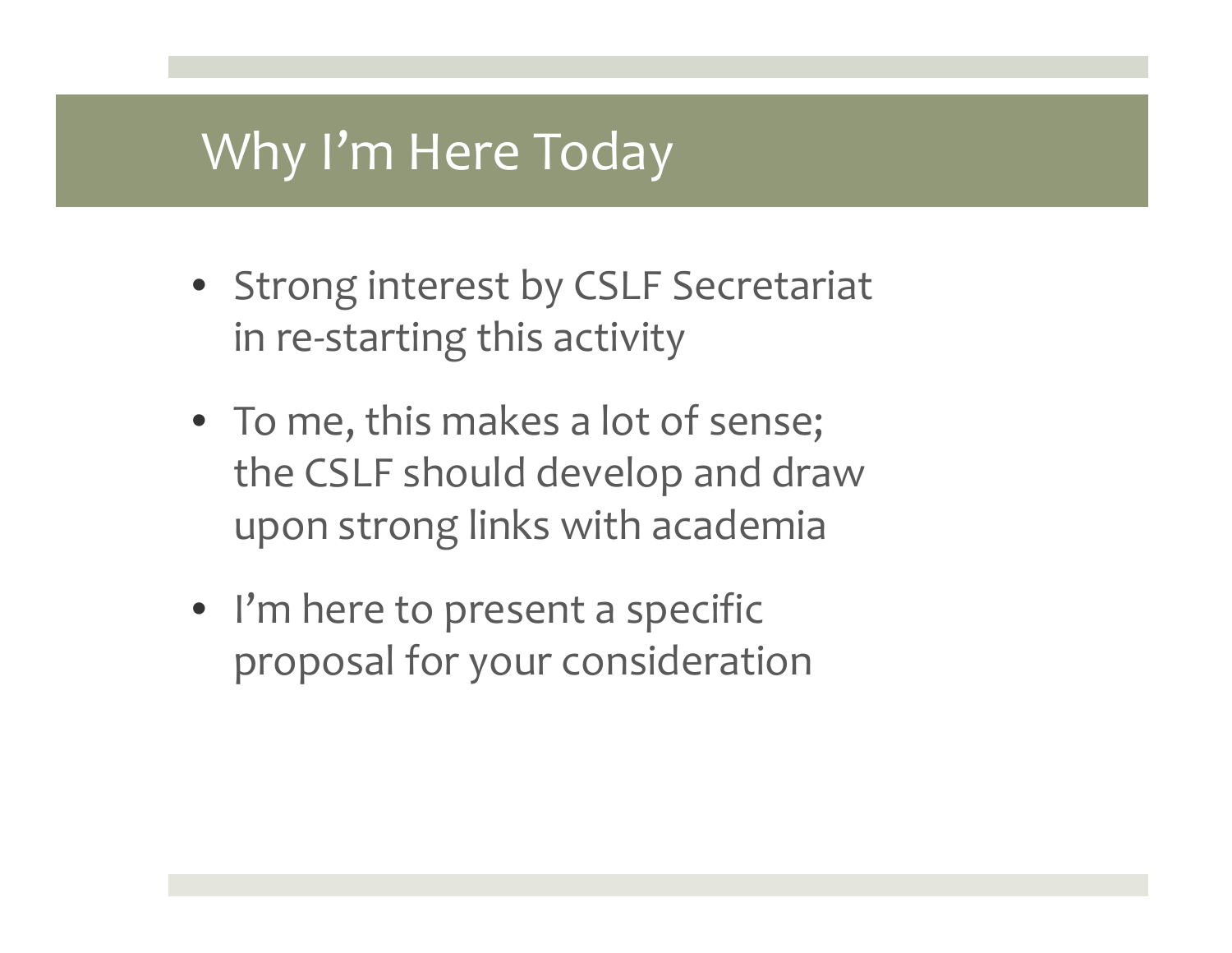#### The Proposal

- •● Re-establish the Academic Community Task Force with <sup>a</sup> focus on fostering and supporting:
	- International CCS collaborations
	- • $\bullet$  International research exchanges
	- CCS summer schools, short courses, etc.
	- •International networks
- • **Motivation:**
	- • Many governments do not have mechanisms to suppor<sup>t</sup> such activities
	- Programs that do exist are mostly *ad hoc* and not coordinated to maximize benefits; but they have had substantial success and impact, *for example .…*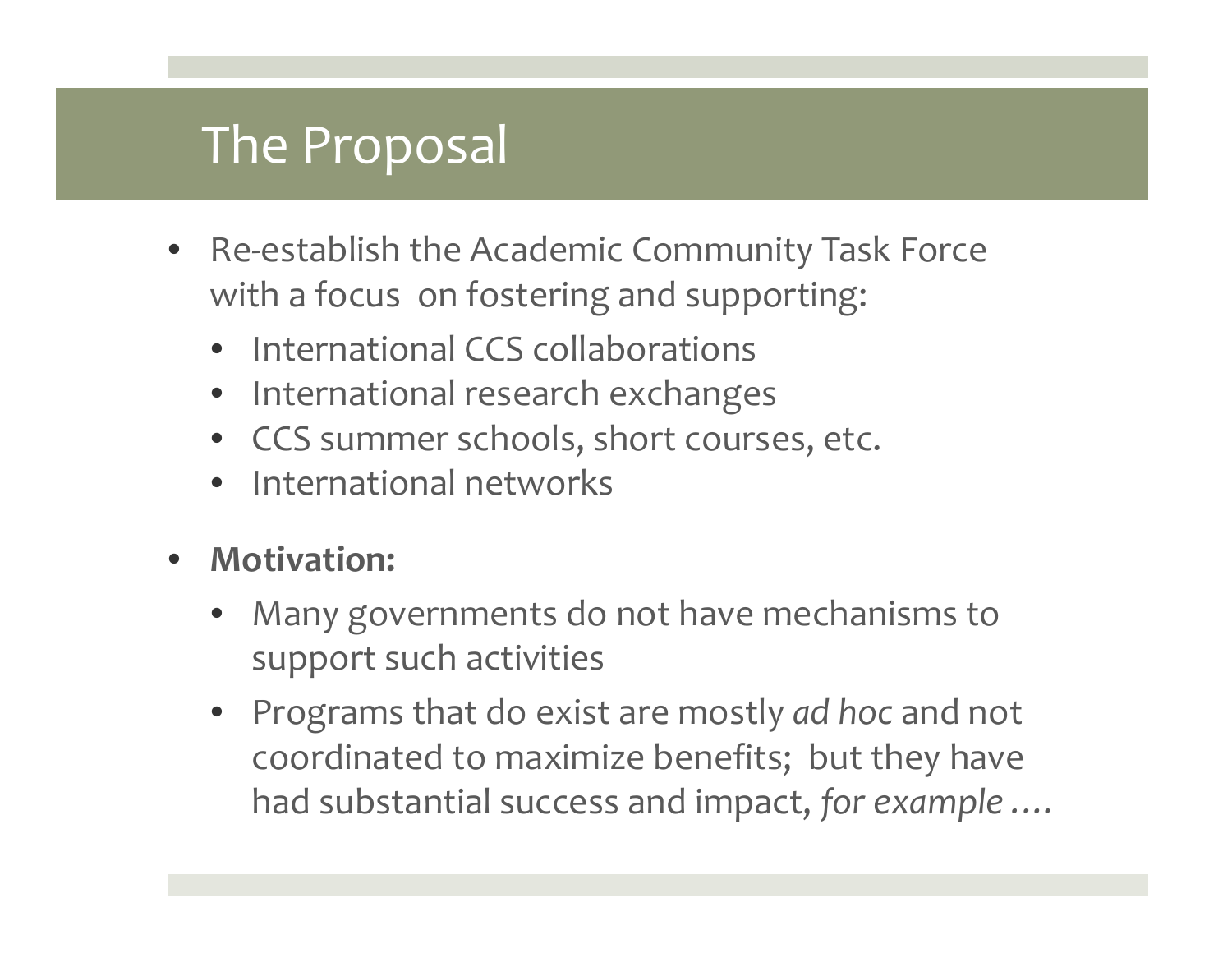### Collaborations and Exchanges

#### •**Dr. Hannah Chalmers**

- As a UK PhD student (w/ Prof. Jon Gibbins) spen<sup>t</sup> three 1‐month visits to Sask Power, EPRI and U. of Texas, Austin.
- • Now <sup>a</sup> Senior Lecturer at Univ. of Edinburgh and <sup>a</sup> well‐known CCS researcher w/ many collaborators.



- As a MS student at Utrecht U. (w/ Prof. Machteld van den Broek) spen<sup>t</sup> several months at Carnegie Mellon U. to study learning curves applied to CCS.
- • Resulted in several important publications and continuing collaborations between UU and CMU.
- •Completed his PhD; currently <sup>a</sup> Researcher at UU.



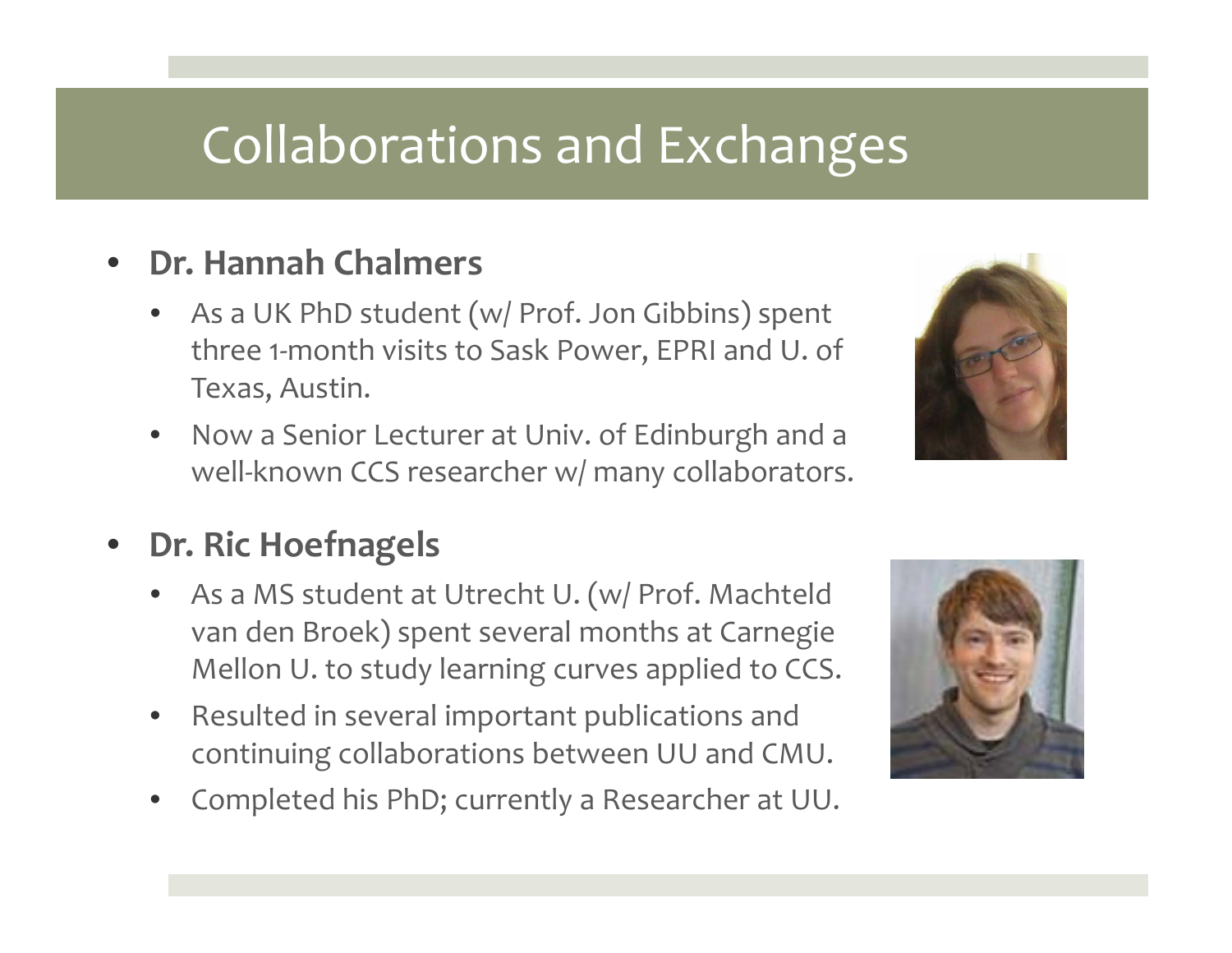### Collaborations and Exchanges

 $\bullet$  As PhD students, **Dr. Lars Nord** and **Dr. Anusha Kothandaraman**collaborated at NTNU (Norway) and MIT (USA) on CO2 capture processes (w/ Profs. Olav Bolland and Howard Herzog), authoring several key papers.



•LN now Associate Prof. at NTNU.



- $\bullet$  Collaborations (w/ Prof. Paitoon Tontiwachwuthikul) at U. of Regina with former PhD students, PDFs or Visiting Scholars, including:
	- •**Dr. Zhiwu (Henry) Liang** and **Dr. Ruimin Gao** (China)
	- •**Dr. Abdelbaki Benamor** and **Dr. Wichitpan Rongwong** (Qatar)
	- •**Dr. Chintana Saiwan** and **Dr. Phech Techarat** (Thailand)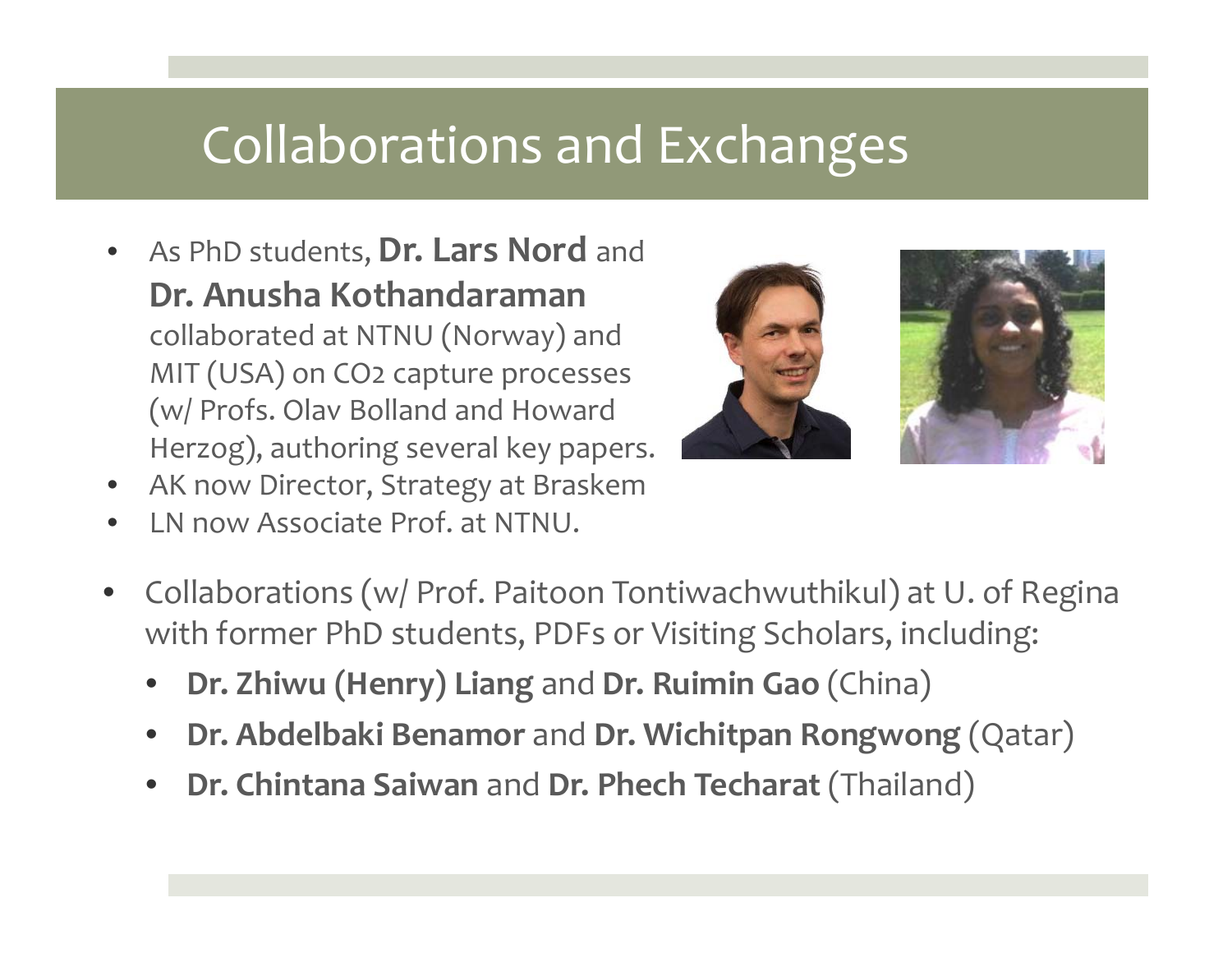# Research Experience in Carbon Sequestration (RECS)

| Year | <b>Location</b>              | <b>Technical</b><br><b>Partner</b> |
|------|------------------------------|------------------------------------|
| 2004 | Santa Fe, NM                 | LANL/<br>Norway                    |
| 2005 | Santa Fe, NM                 | LANL                               |
| 2007 | Bozeman, MT                  | <b>Big Sky</b>                     |
| 2008 | Albuquerque, NM              | <b>SWP</b>                         |
| 2009 | Albuquerque, NM              | <b>SWP</b>                         |
| 2010 | Albuquerque, NM              | <b>SWP</b>                         |
| 2011 | Birmingham, AL               | Southern Co.                       |
| 2012 | Birmingham, AL               | Southern Co.                       |
| 2013 | Birmingham, AL               | Southern Co                        |
| 2014 | Birmingham, AL<br>Kemper, MS | Southern Co                        |
| 2015 | Birmingham, AL<br>Kemper, MS |                                    |

- Fosters and advances education, scientific research, professional training and career networks for graduate students and young professionals
	- <sup>10</sup>‐day interdisciplinary program (30 participants) combines classroom instruction with group exercises, hands‐on field activities and ten field site and lab visits
	- Sponsored by the U.S. DOE and CCUS Research Coordination Network; organized by Pamela Tomski (U.S. focus with some international participation)
	- Partnership with Southern Company and SECARB
- 350 RECS alumni ~50% work in CCS field; active alumni network

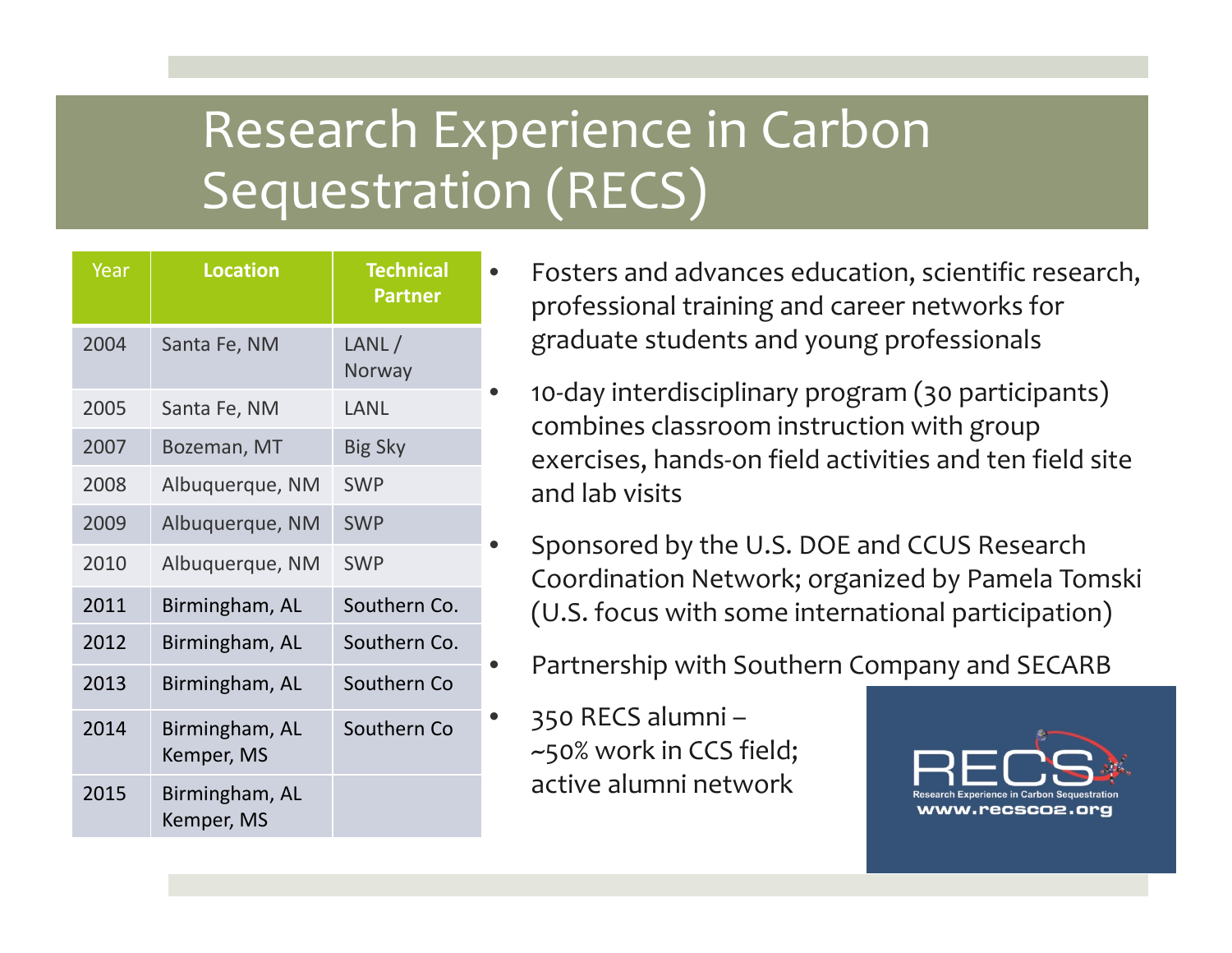#### IEAGHG CCS Summer School

- • Encourage students to consider CCS careers and build international contacts
- • Organized by Tim Dixon (IEAGHG) and sponsored by <sup>a</sup> number of companies and organizations
- • Targets PhD students and Post‐Docs and a blend from developed and developing countries ~(50‐<sup>60</sup> participants per year)
- • 7‐day course on all aspects of CCS with group work, mentored student groups, social program and site visits when available; best group and best student awards.
- • ~400 students representing more than 35 countries

| Year | <b>Location</b>                     |
|------|-------------------------------------|
| 2007 | Kloster Seeon, Germany              |
| 2008 | Vancouver Island, Canada            |
| 2009 | Lorne, Australia                    |
| 2010 | Longyearbyen, Svalbard, Norway      |
| 2011 | Champaign, Illinois, United States  |
| 2012 | Beijing, China                      |
| 2013 | Nottingham, United Kingdom          |
| 2014 | Austin, Texas, United States        |
| 2015 | Perth, Western Australia, Australia |

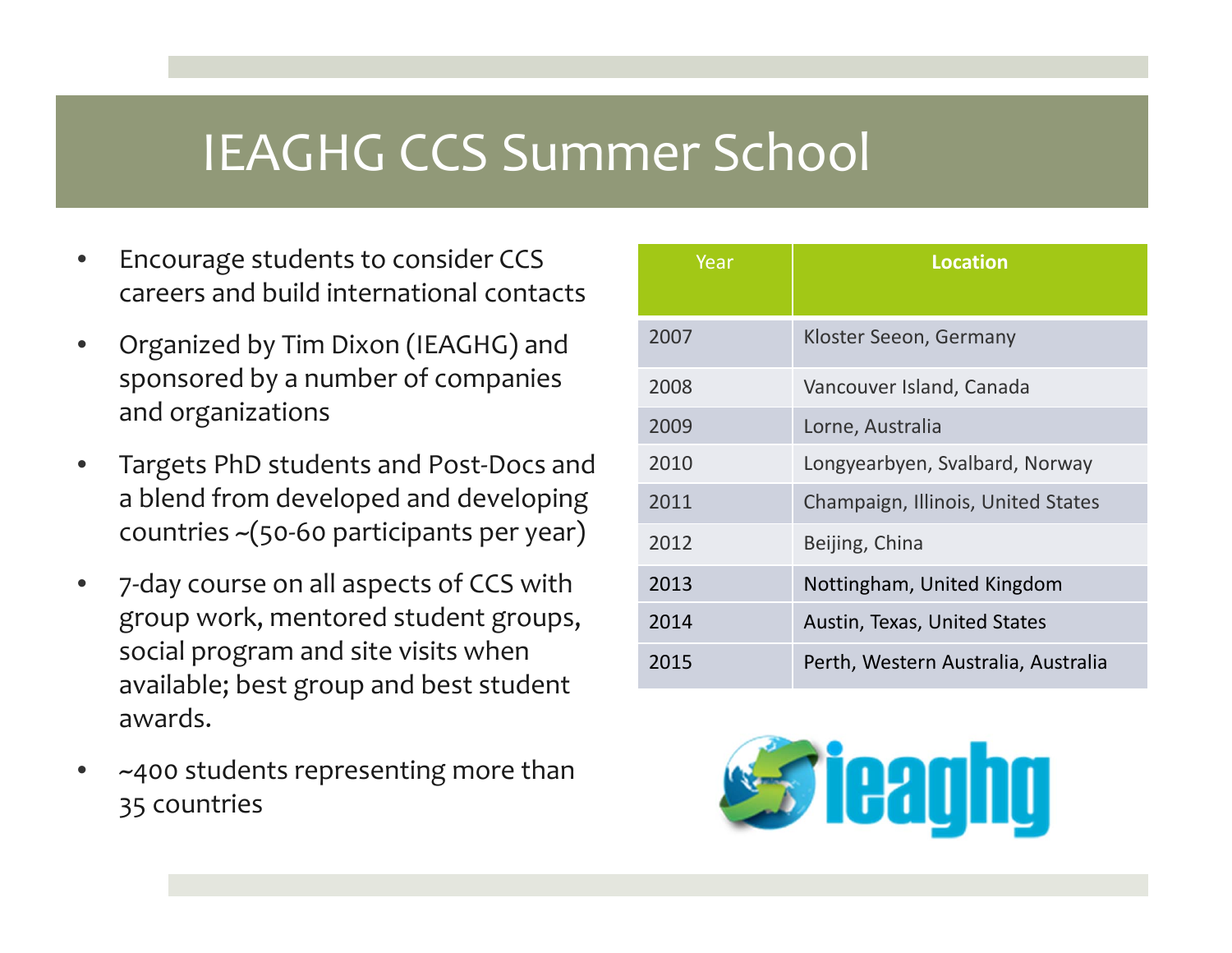### University‐based Networks



#### **UKCCSRC**

Anchored at the University of Edinburgh, UK Prof. Jon Gibbins, Director

> **Research Coordination Network Carbon Capture, Utilization, and Storage** NSF Science, Engineering, and Education for Sustainability

**RCN‐CCUS**Anchored at Columbia University, USA Prof. Ah‐Hyung Alissa Park, Director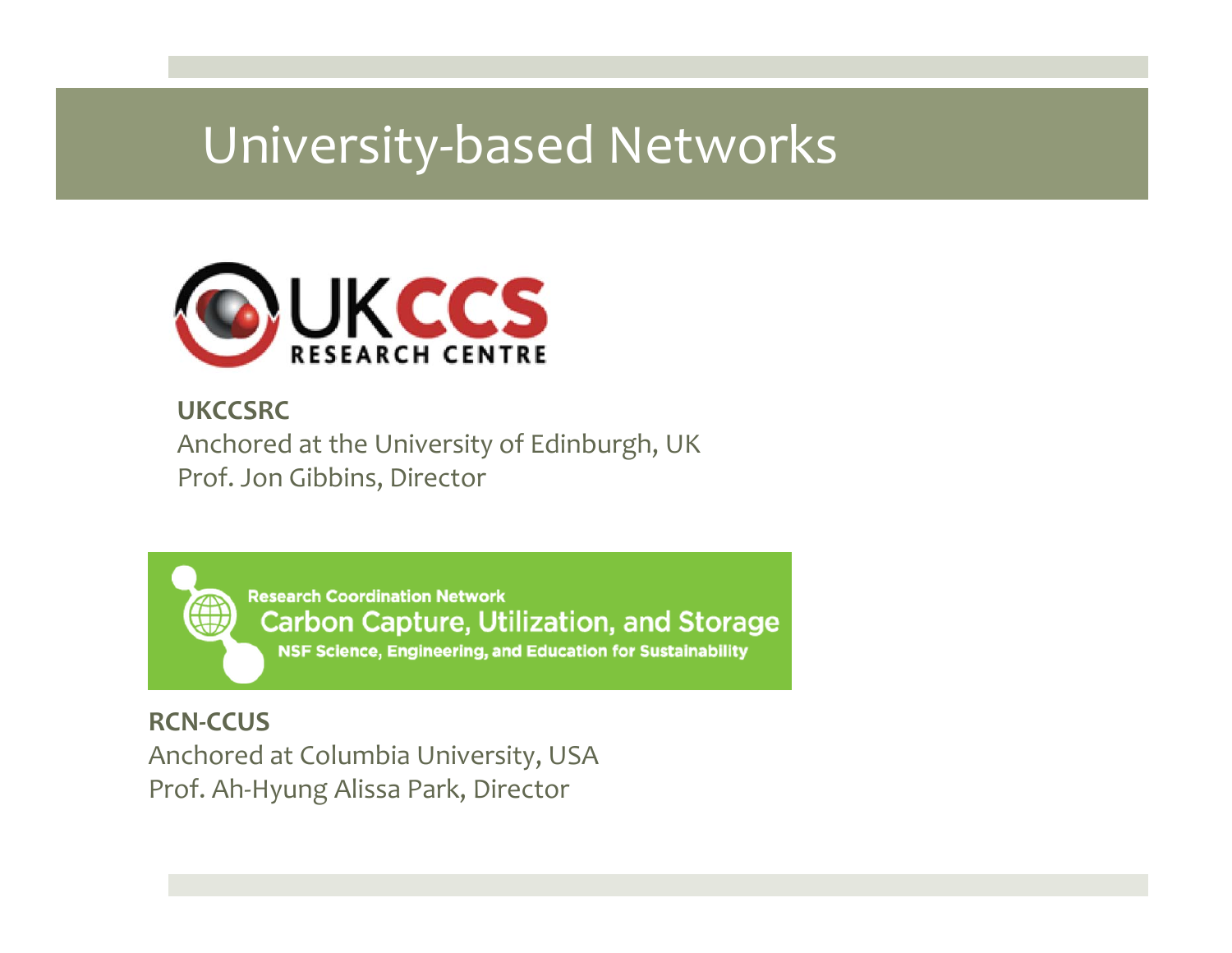#### Why all this is important

- The academic community plays <sup>a</sup> vital role in the viability and future of CCS via activities in research (basic and applied), technology development, policy guidance, and educational programs at all levels
- Governments can strongly influence the extent to which the academic community is engaged in CCS developments and applications
- The CSLF is in <sup>a</sup> unique position to catalyze, grow, and substantially strengthen the contributions and role of the academic community in achieving CSLF goals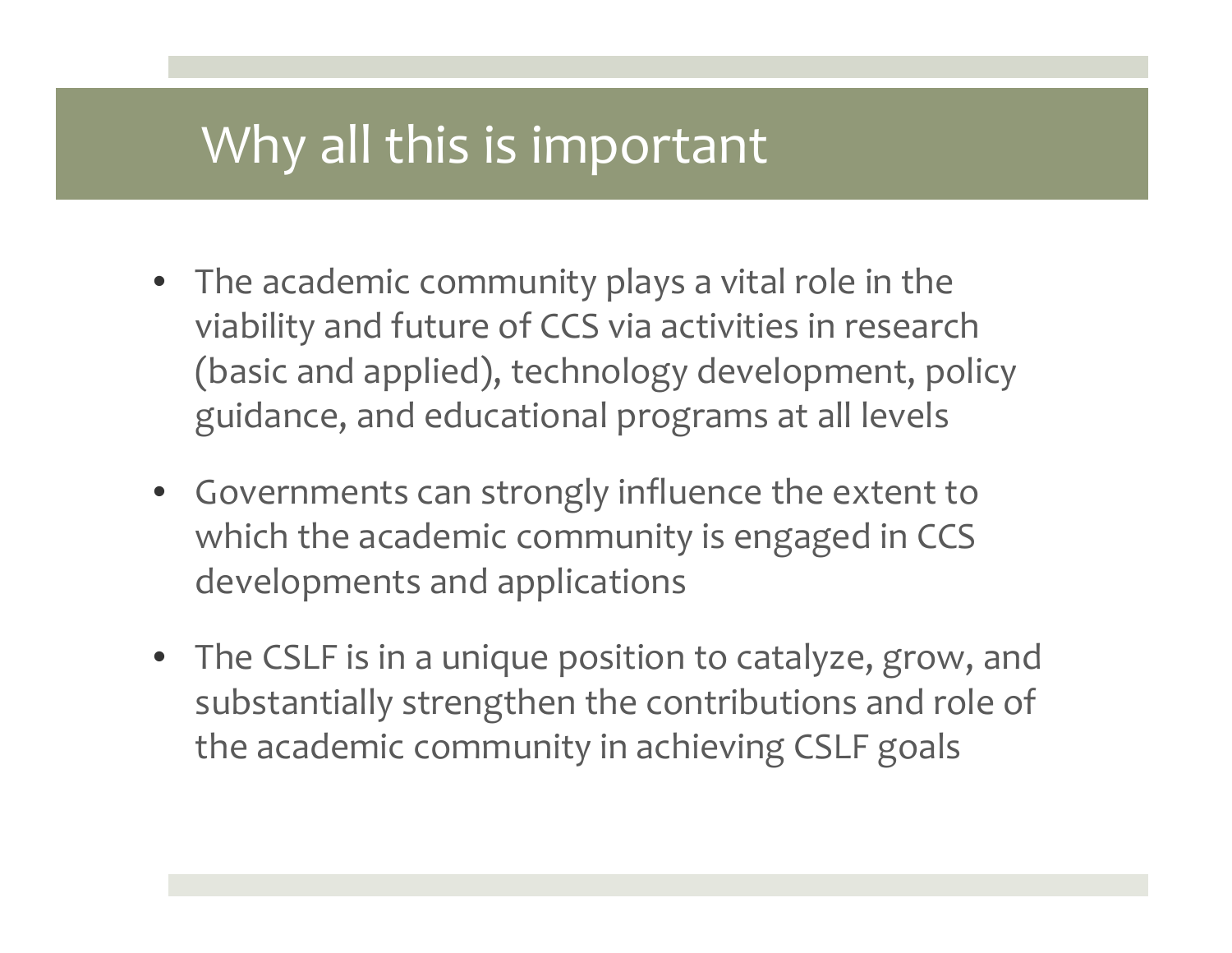#### Next Steps

#### **The CSLF Must Take Action**

• Leadership in engaging the academic community must come from the Leadership Forum

#### **Suggested Near‐Term Steps** (thru Nov. 2015)

- • Review and assess current programs for international CCS research collaborations, student exchanges, summer schools, and other CCS networks.
- Where such programs do not exist, determine if CSLF countries are receptive to initiating such activities.
- •Assess current funding commitments and mechanisms
- $\bullet$  Assess resource needs for establishing and strengthening these capacity‐building activities in suppor<sup>t</sup> of CSLF objectives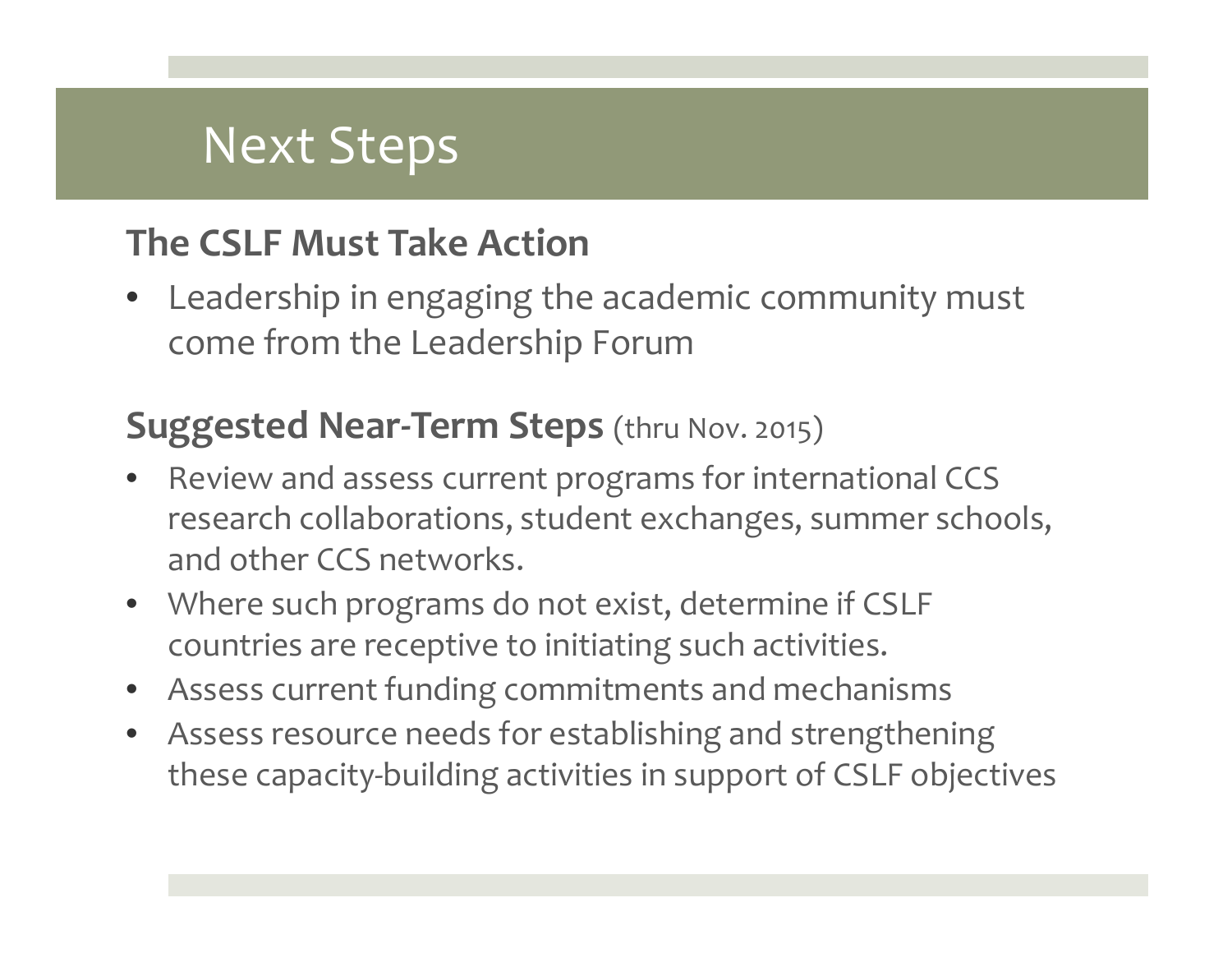### Expected Outcomes

- A report delivered to the  $6^{\text{th}}$  CSLF Ministerial that:
	- Summarizes the findings of the program reviews and assessments outlined above.
	- Provides recommendations for enhancing international activities that can strengthen the academic community's contributions to CSLF goals.

• Followed, we hope, by sustained and productive interactions between the CSLF and the academic community